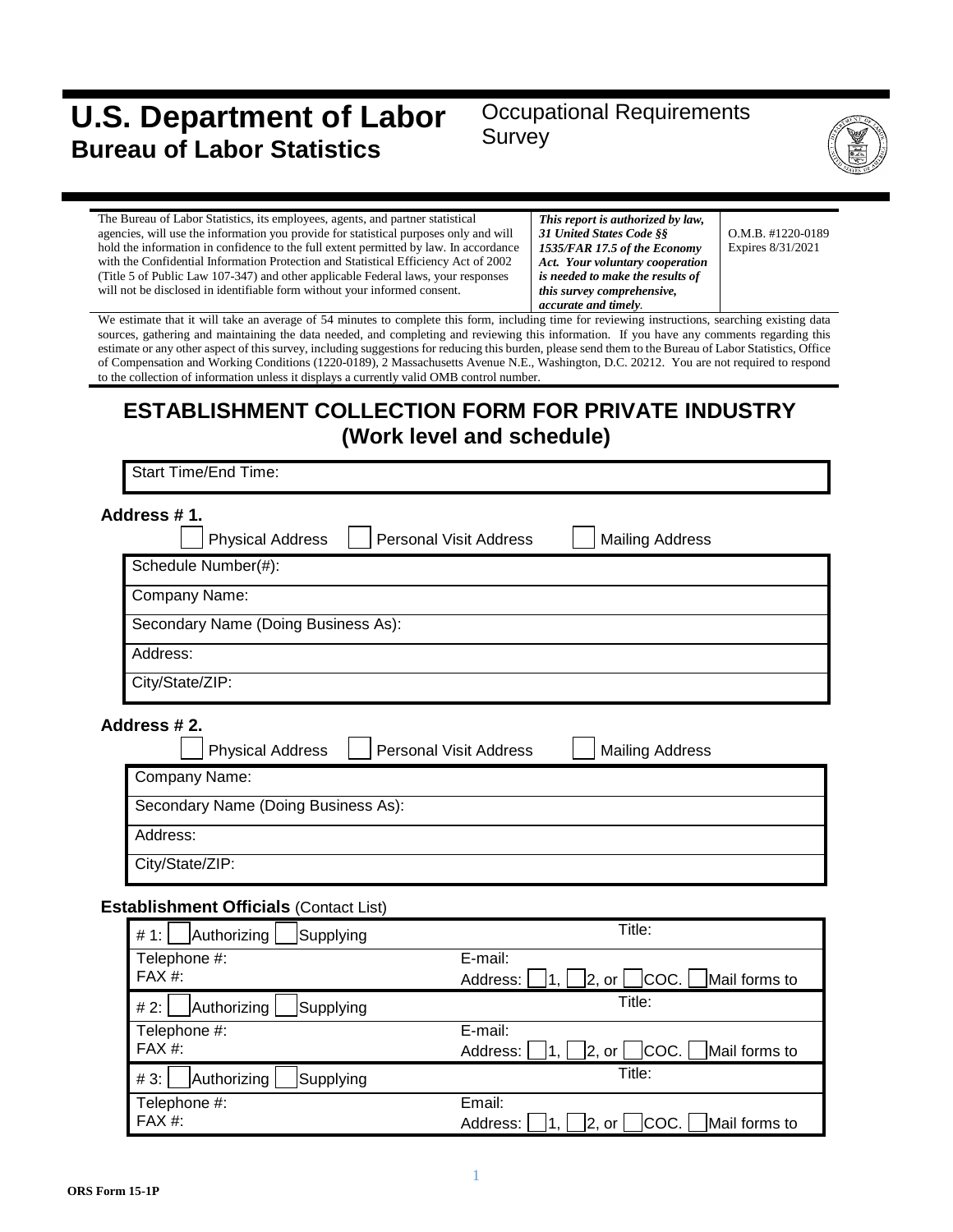### **Central Office Clearance** (Complete if clearance and/or data obtained from this source)

| Schedule (data) obtained:  <br>Clearance obtained: |
|----------------------------------------------------|
| Company Name:                                      |
| Address:                                           |
| City/State/ZIP:                                    |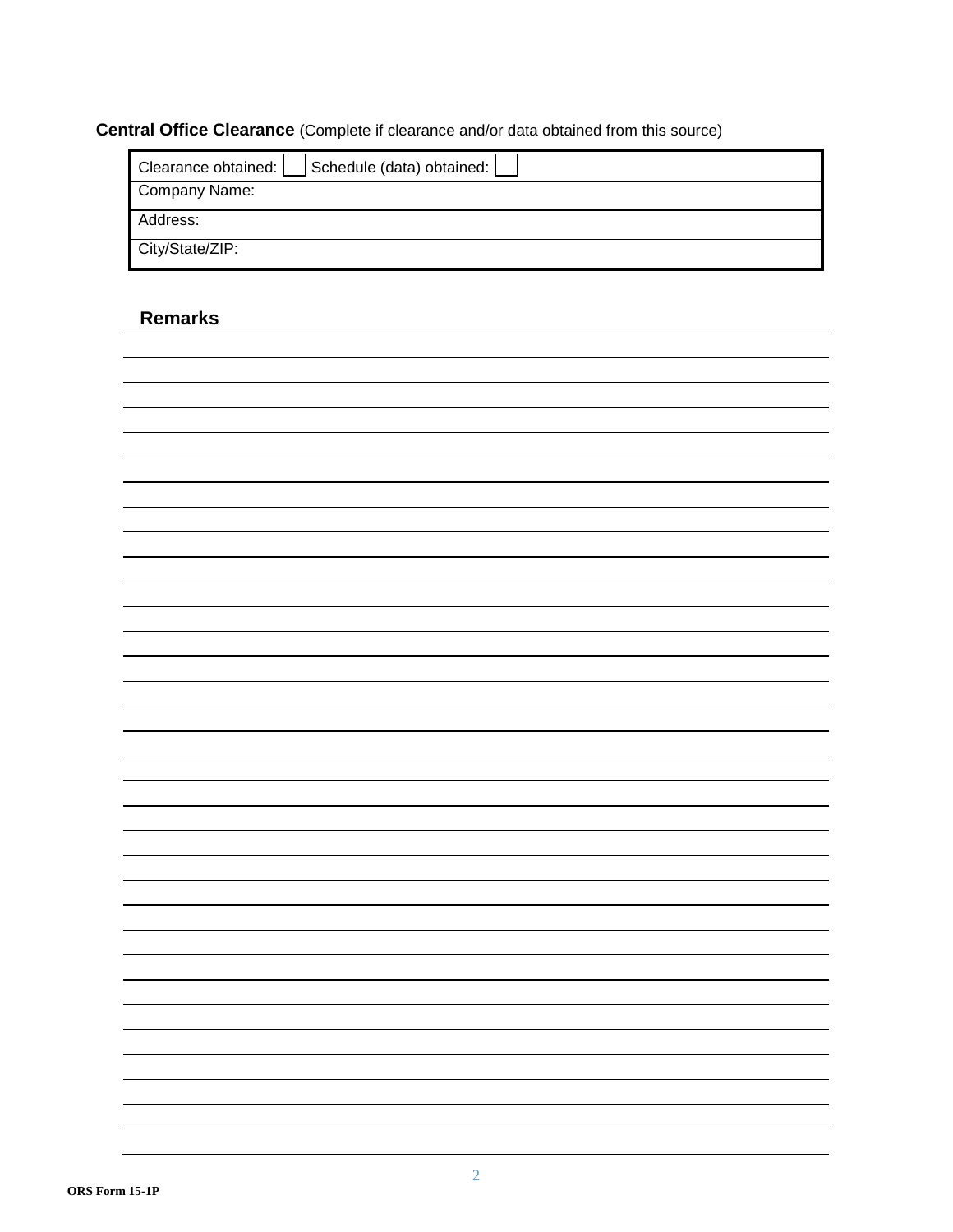## **COMPANY DATA**

| <b>Establishment Information (current data)</b> | Schedule #:              |  |
|-------------------------------------------------|--------------------------|--|
| State:                                          | <b>Sample Number:</b>    |  |
| <b>Assigned Employment:</b>                     | <b>Total Employment:</b> |  |
| <b>NAICS:</b>                                   |                          |  |
| <b>Establishment Description:</b>               |                          |  |
| <b>Product Description:</b>                     |                          |  |

#### **Collection Information**

| $-$                 | Collection:             |
|---------------------|-------------------------|
| ⊢ield               | Method                  |
| Economist:          | ⊿ of ′                  |
| Collection<br>Date: | Pavroll Reference Date: |

### **Respondent waived confidentiality Data obtained electronically**

**Document obtained** (Secondary data source)

| Written Permission:  <br>Yes.<br>Nο | Name and Title of Official:                       |
|-------------------------------------|---------------------------------------------------|
| Date of Permission:                 | Permission on file at RO: $\Box$<br>'Yes.」<br>No. |

### **Status (IDC Wage)**

| <b>Establishment Status:</b> | <b>Remarks:</b> |
|------------------------------|-----------------|
| Usable                       |                 |
| Refusal                      |                 |
| Out of business              |                 |
| Out of scope                 |                 |
| No matching jobs             |                 |
| Duplicate                    |                 |

#### **SMG Notification**

| Reason:                               | <b>Remarks:</b> |
|---------------------------------------|-----------------|
| Ownership/NAICS change                |                 |
| Part of assigned unit                 |                 |
| Collected unit larger than assigned   |                 |
| Employment +/- 20% of assigned        |                 |
| Employment up - business fluctuations |                 |
| Sampled employment wrong              |                 |
| SMG chose establishment subsample     |                 |
| Overlap (set by system)               |                 |
| Other discrepancy                     |                 |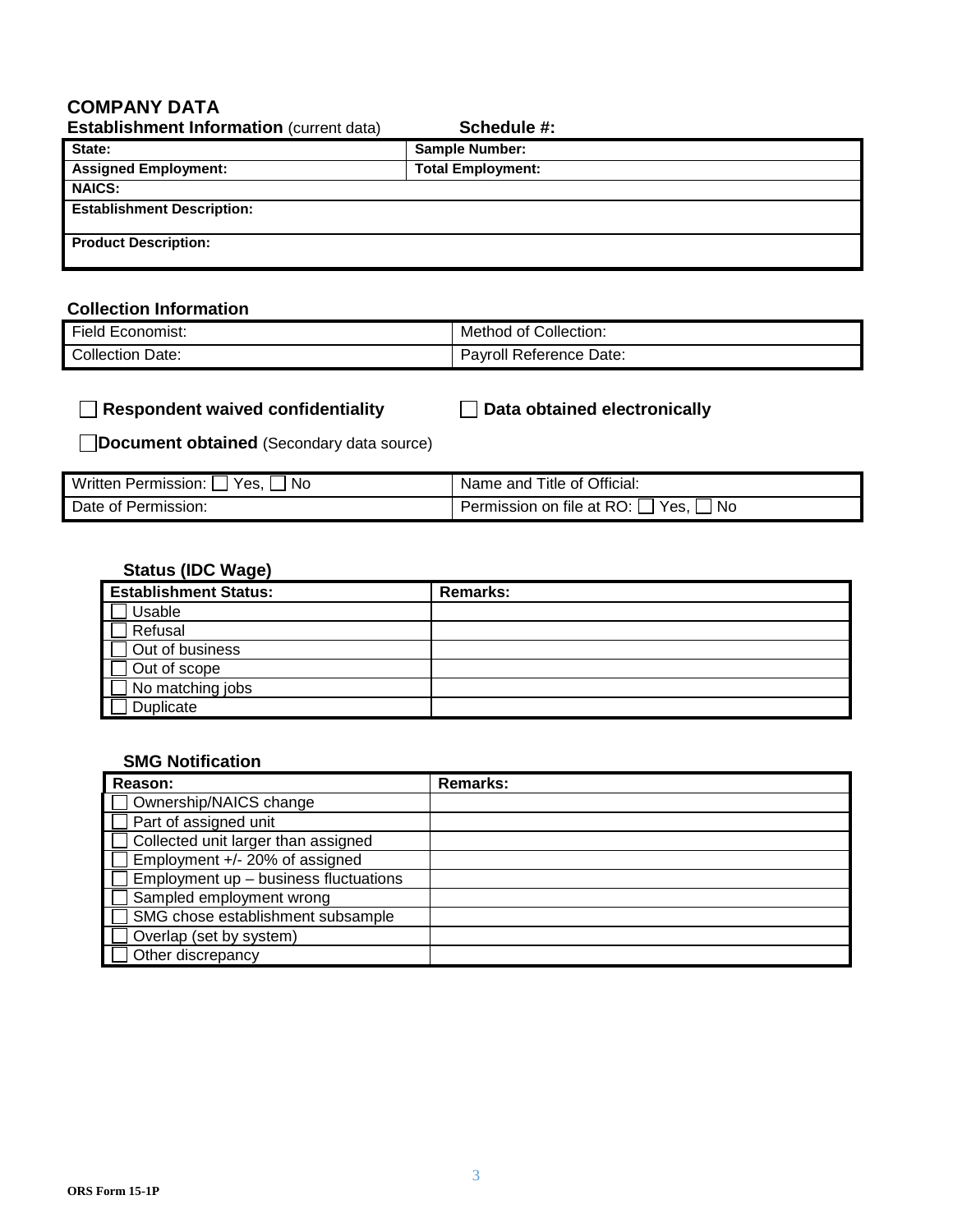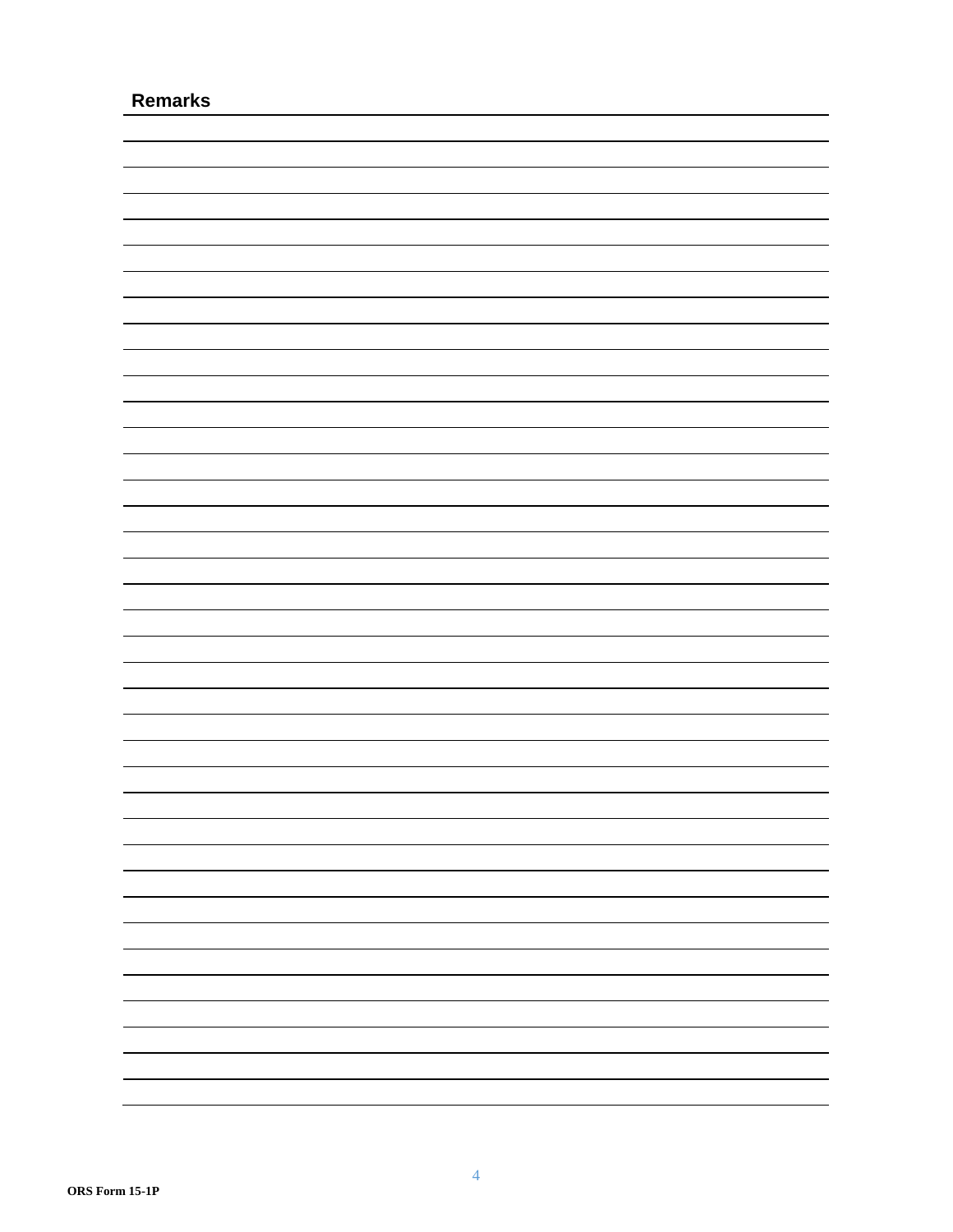# **OCCUPATIONAL REQUIREMENTS SURVEY - Leveling Schedule Number:**

| Occupation:<br>Quote:            |                          |  |
|----------------------------------|--------------------------|--|
| <b>Establishment Grade:</b>      | SOC:                     |  |
| <b>Establishment Rate Range:</b> | Establishment Job Title: |  |

| Non-supervisory□ Lead□ Supervisory□ |  |  |
|-------------------------------------|--|--|
|-------------------------------------|--|--|

| <b>Factor</b>                         | Level | Education, experience, other comments |
|---------------------------------------|-------|---------------------------------------|
| <b>KNOWLEDGE</b>                      |       |                                       |
| JOB CONTROLS AND<br><b>COMPLEXITY</b> |       |                                       |
| <b>CONTACTS</b>                       |       |                                       |
| <b>PHYSICAL ENVIRONMENT</b>           |       |                                       |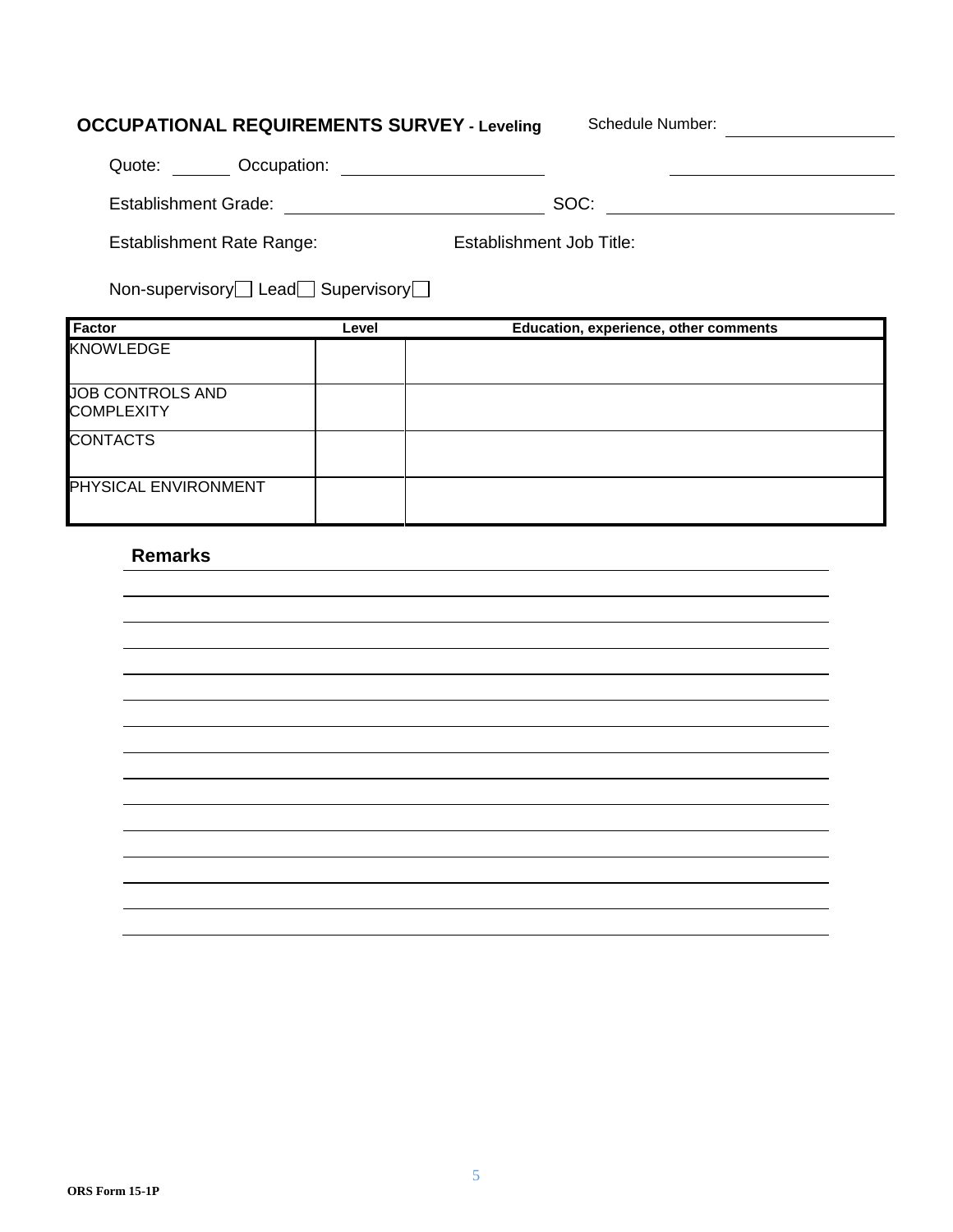# **OCCUPATIONAL REQUIREMENTS SURVEY - Leveling Schedule Number:** Quote: Occupation: <u> 1980 - Johann Barbara, martin a</u> Establishment Grade: SOC:

Establishment Rate Range: Establishment Job Title:

Non-supervisory Lead Supervisory

| <b>Factor</b>                                | Level | Education, experience, other comments |
|----------------------------------------------|-------|---------------------------------------|
| <b>KNOWLEDGE</b>                             |       |                                       |
| <b>JOB CONTROLS AND</b><br><b>COMPLEXITY</b> |       |                                       |
| <b>CONTACTS</b>                              |       |                                       |
| <b>PHYSICAL ENVIRONMENT</b>                  |       |                                       |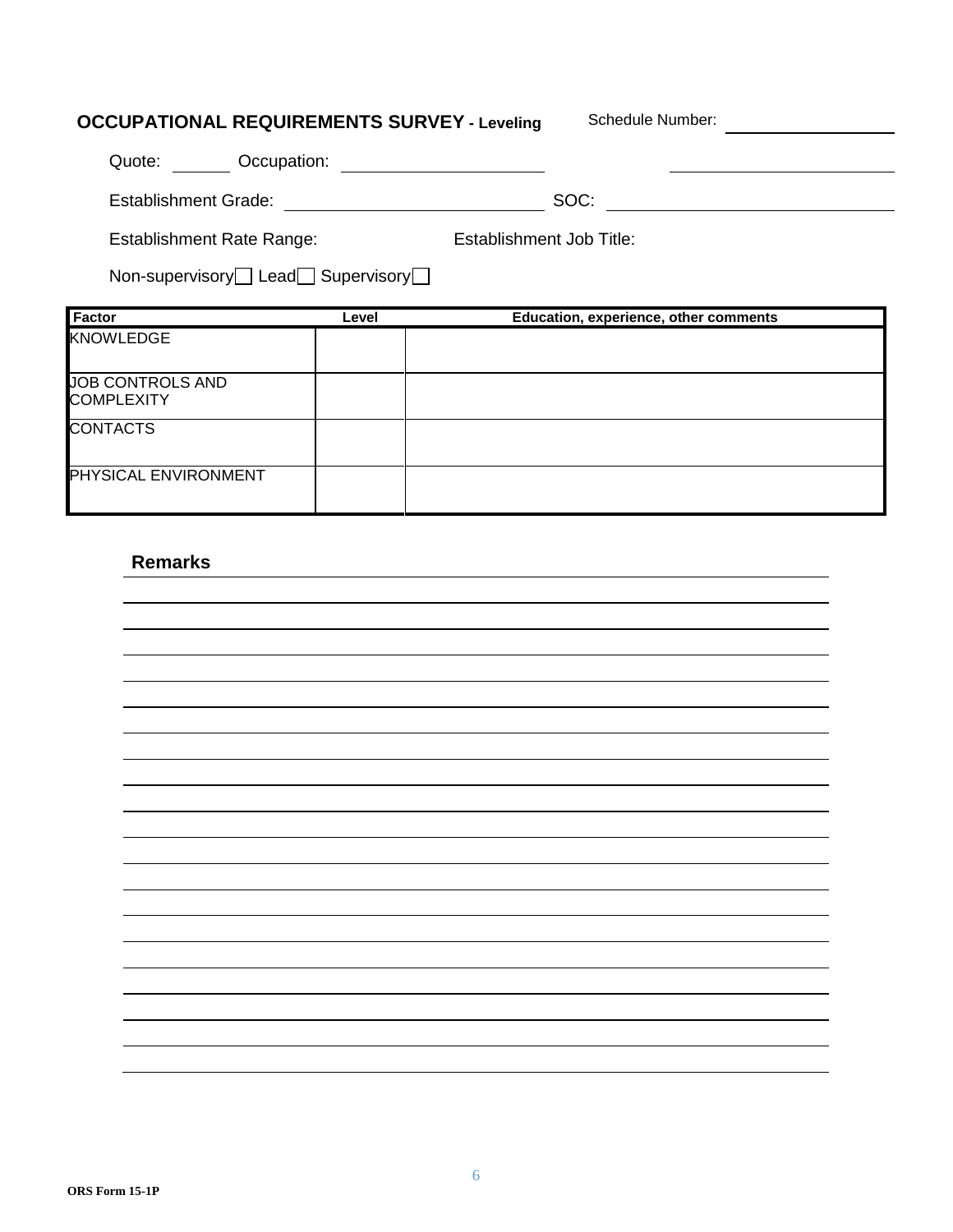| <b>OCCUPATIONAL REQUIREMENTS SURVEY - Leveling</b> |                                                     |                          | Schedule Number:                      |  |
|----------------------------------------------------|-----------------------------------------------------|--------------------------|---------------------------------------|--|
| Quote: Occupation:                                 |                                                     |                          |                                       |  |
| <b>Establishment Grade:</b>                        | <u> 1980 - Jan Barat, prima al II-lea (b. 1980)</u> | SOC:                     |                                       |  |
| <b>Establishment Rate Range:</b>                   |                                                     | Establishment Job Title: |                                       |  |
| Non-supervisory Lead Supervisory                   |                                                     |                          |                                       |  |
|                                                    |                                                     |                          |                                       |  |
| <b>Factor</b>                                      | Level                                               |                          | Education, experience, other comments |  |
| <b>KNOWLEDGE</b>                                   |                                                     |                          |                                       |  |
| JOB CONTROLS AND<br><b>COMPLEXITY</b>              |                                                     |                          |                                       |  |
| <b>CONTACTS</b>                                    |                                                     |                          |                                       |  |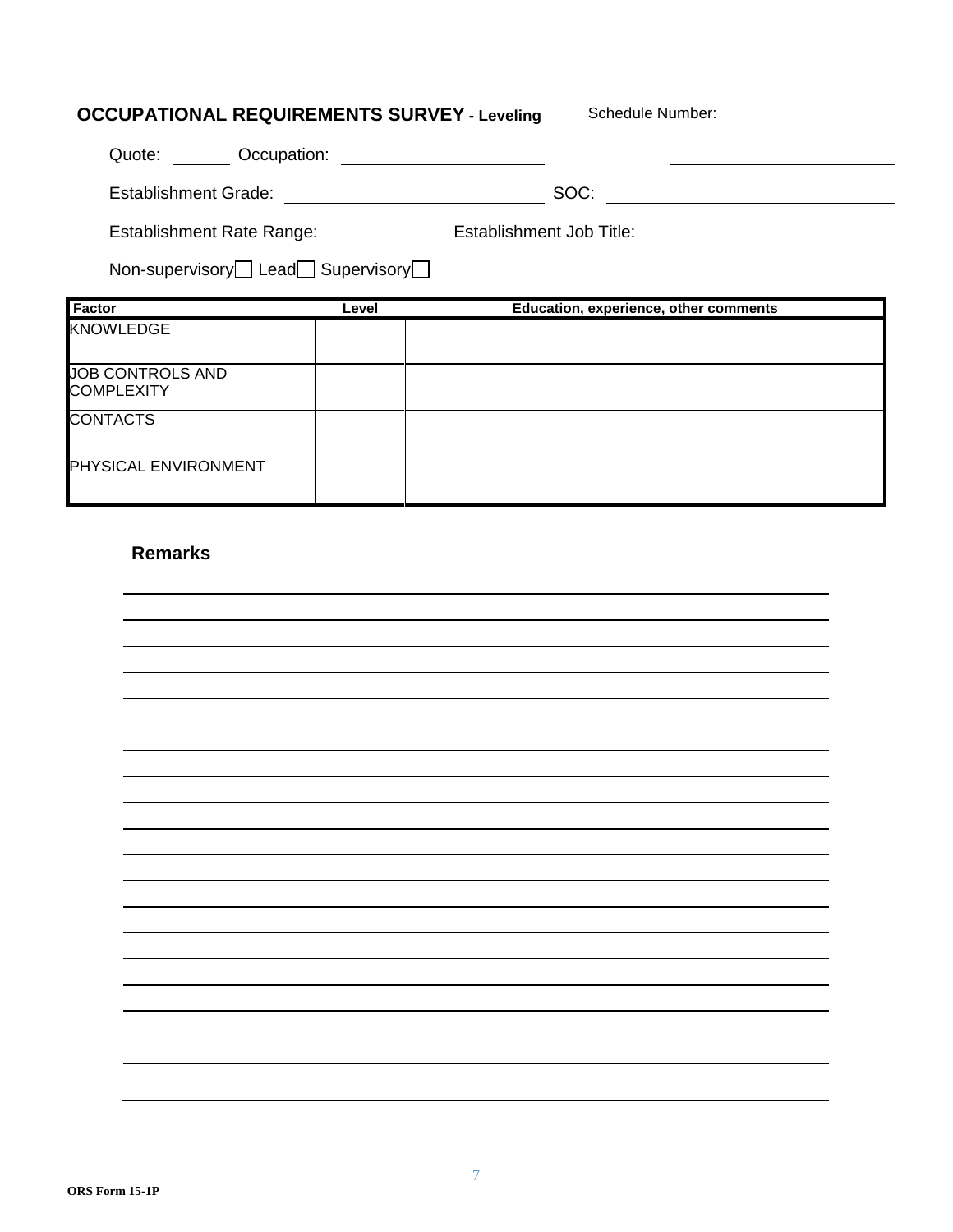| <b>OCCUPATIONAL REQUIREMENTS SURVEY - Leveling</b>                |       |                          | Schedule Number:                      |  |
|-------------------------------------------------------------------|-------|--------------------------|---------------------------------------|--|
| Quote: Occupation:                                                |       |                          |                                       |  |
| Establishment Grade: <b>Called Access Contract Contract Crack</b> |       | SOC:                     |                                       |  |
| Establishment Rate Range:                                         |       | Establishment Job Title: |                                       |  |
| Non-supervisory Lead Supervisory                                  |       |                          |                                       |  |
|                                                                   |       |                          |                                       |  |
| <b>Factor</b>                                                     | Level |                          | Education, experience, other comments |  |
| <b>KNOWLEDGE</b>                                                  |       |                          |                                       |  |
| <b>JOB CONTROLS AND</b><br><b>COMPLEXITY</b>                      |       |                          |                                       |  |
| <b>CONTACTS</b>                                                   |       |                          |                                       |  |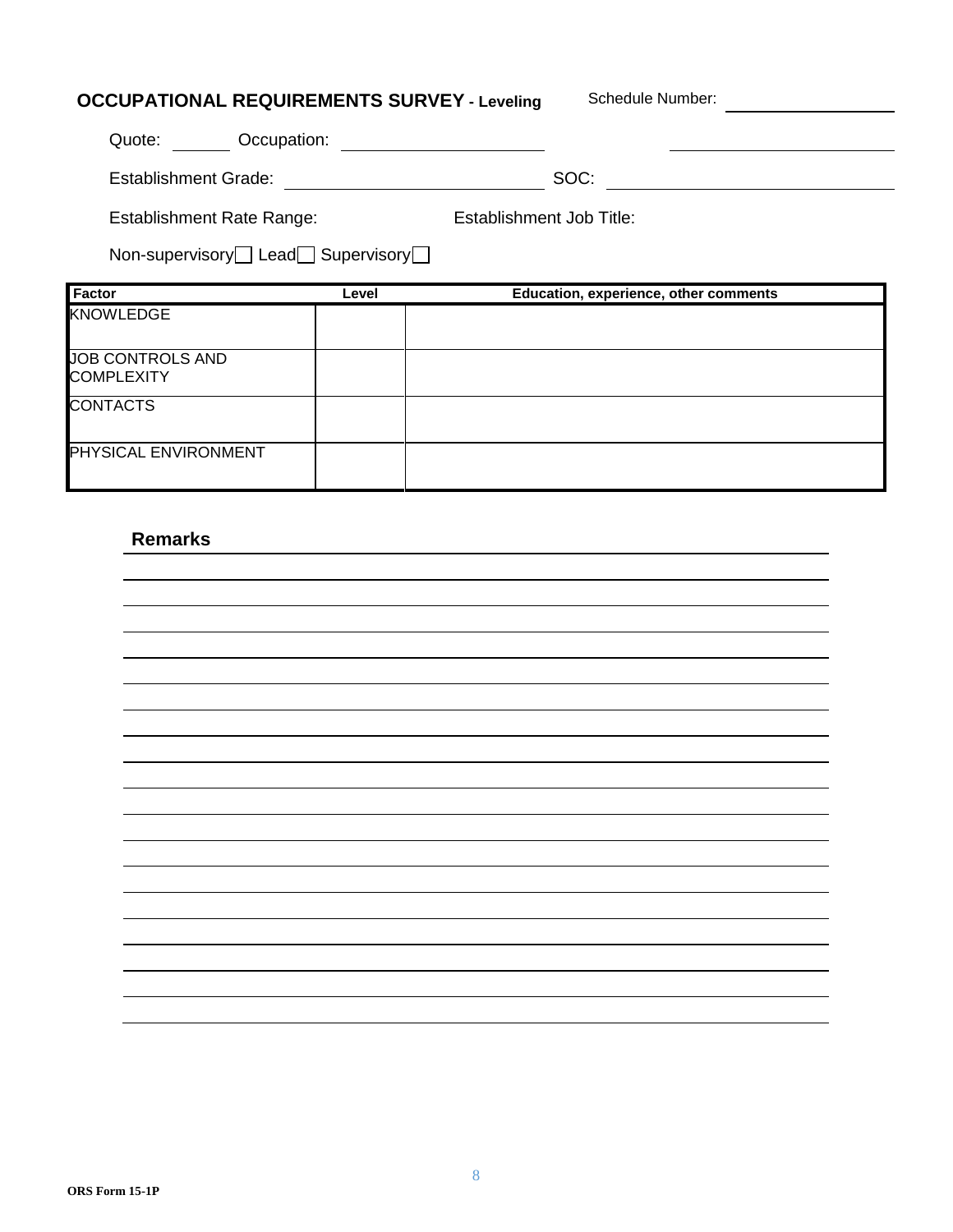| <b>OCCUPATIONAL REQUIREMENTS SURVEY - Leveling</b> |       | Schedule Number:                      |
|----------------------------------------------------|-------|---------------------------------------|
| Quote: Occupation:                                 |       |                                       |
| <b>Establishment Grade:</b>                        |       | SOC:                                  |
| <b>Establishment Rate Range:</b>                   |       | Establishment Job Title:              |
| Non-supervisory Lead Supervisory                   |       |                                       |
| Factor                                             | Level | Education, experience, other comments |
| <b>KNOWLEDGE</b>                                   |       |                                       |
| <b>JOB CONTROLS AND</b>                            |       |                                       |
| <b>COMPLEXITY</b>                                  |       |                                       |
| <b>CONTACTS</b>                                    |       |                                       |
| PHYSICAL ENVIRONMENT                               |       |                                       |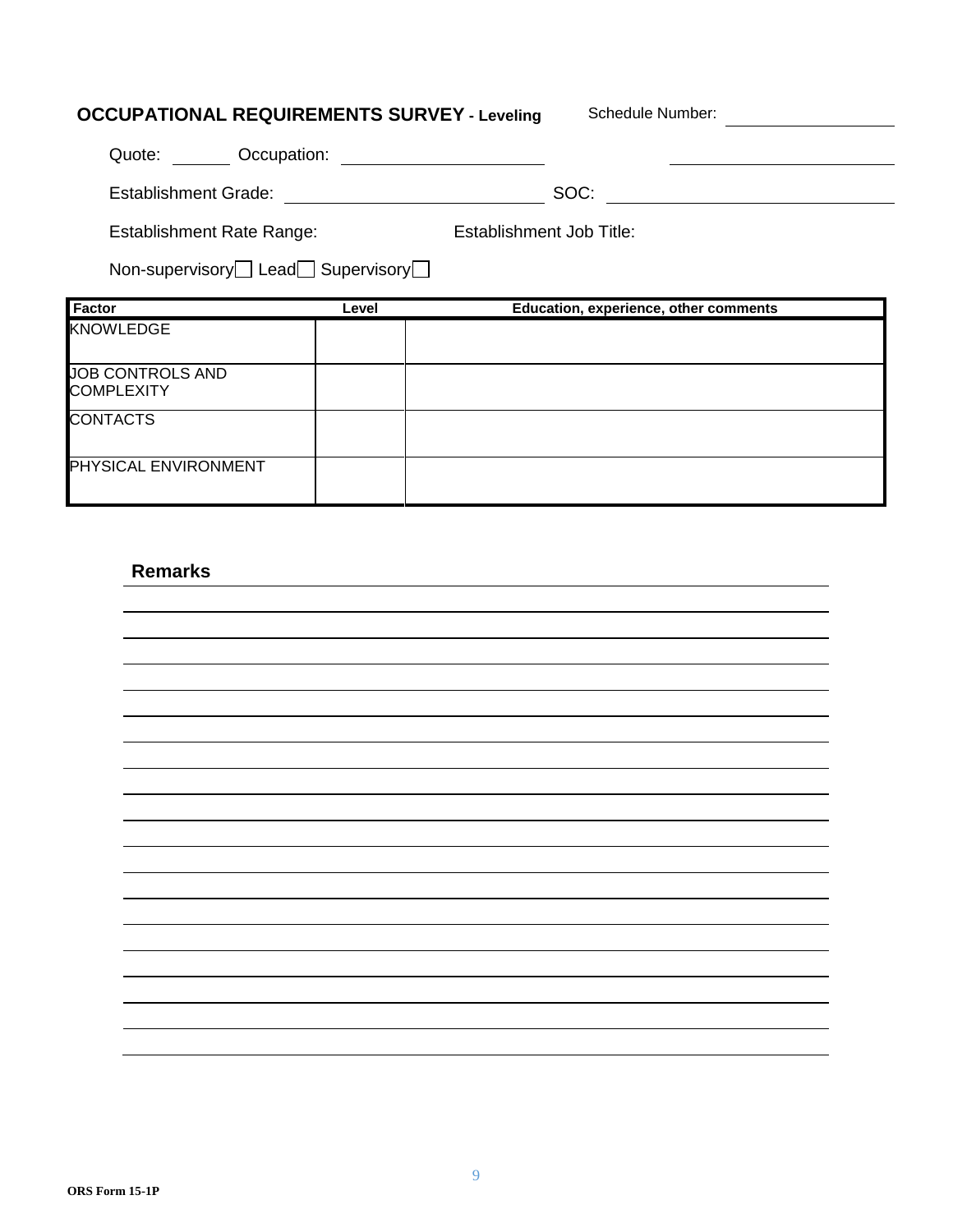| <b>OCCUPATIONAL REQUIREMENTS SURVEY - Leveling</b> |       | Schedule Number:                      |  |
|----------------------------------------------------|-------|---------------------------------------|--|
| Quote: Occupation:                                 |       |                                       |  |
| <b>Establishment Grade:</b>                        |       | SOC:                                  |  |
| <b>Establishment Rate Range:</b>                   |       | Establishment Job Title:              |  |
| Non-supervisory Lead Supervisory                   |       |                                       |  |
|                                                    |       |                                       |  |
| <b>Factor</b>                                      | Level | Education, experience, other comments |  |
| <b>KNOWLEDGE</b>                                   |       |                                       |  |
| <b>JOB CONTROLS AND</b><br><b>COMPLEXITY</b>       |       |                                       |  |
| <b>CONTACTS</b>                                    |       |                                       |  |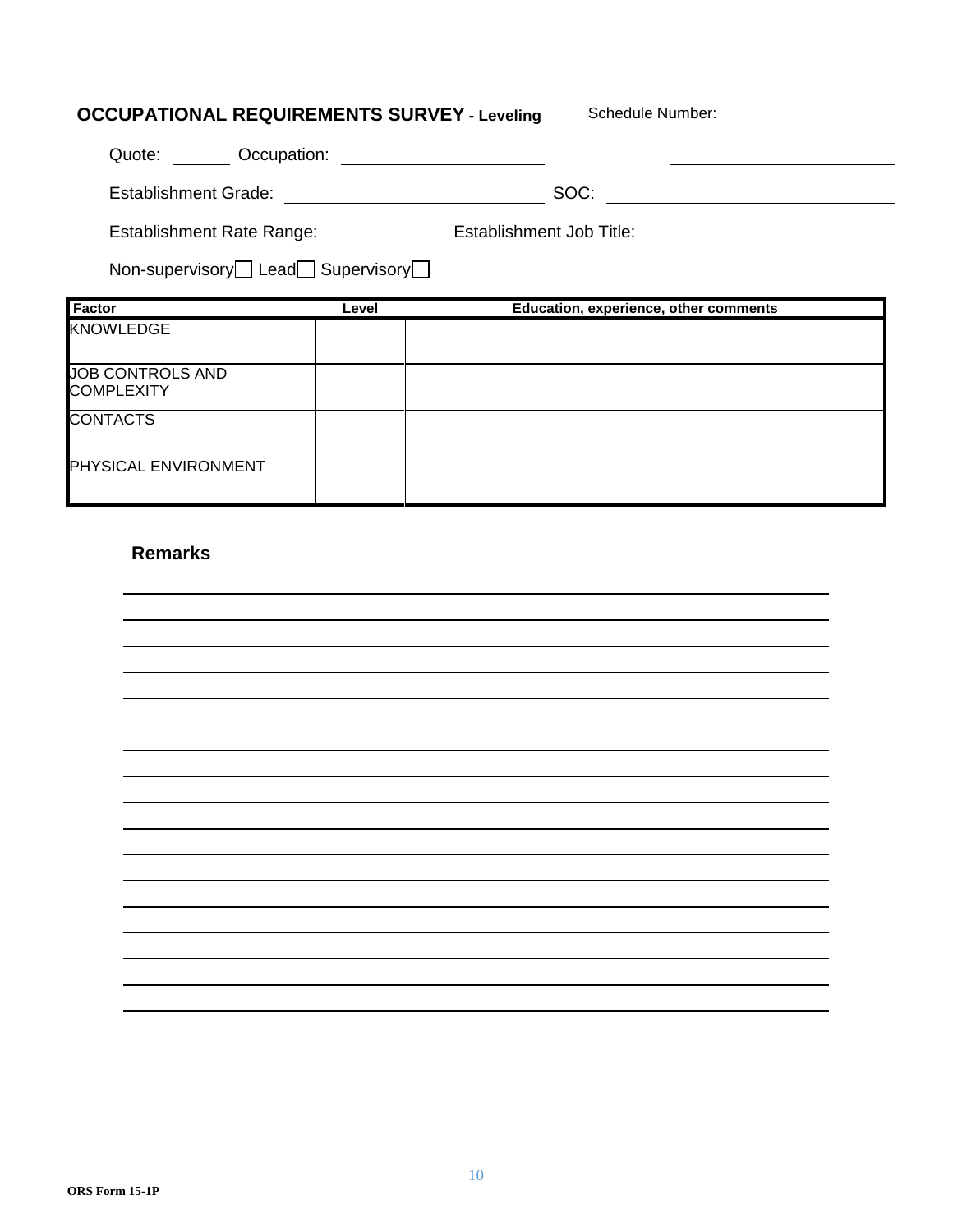| <b>OCCUPATIONAL REQUIREMENTS SURVEY - Leveling</b> |       | Schedule Number:                      |
|----------------------------------------------------|-------|---------------------------------------|
| <b>Condition</b> :<br>Quote:                       |       |                                       |
| <b>Establishment Grade:</b>                        |       | SOC:                                  |
| <b>Establishment Rate Range:</b>                   |       | Establishment Job Title:              |
| Non-supervisory Lead Supervisory                   |       |                                       |
|                                                    |       |                                       |
| Factor                                             | Level | Education, experience, other comments |
| <b>KNOWLEDGE</b>                                   |       |                                       |
| <b>JOB CONTROLS AND</b><br><b>COMPLEXITY</b>       |       |                                       |
| <b>CONTACTS</b>                                    |       |                                       |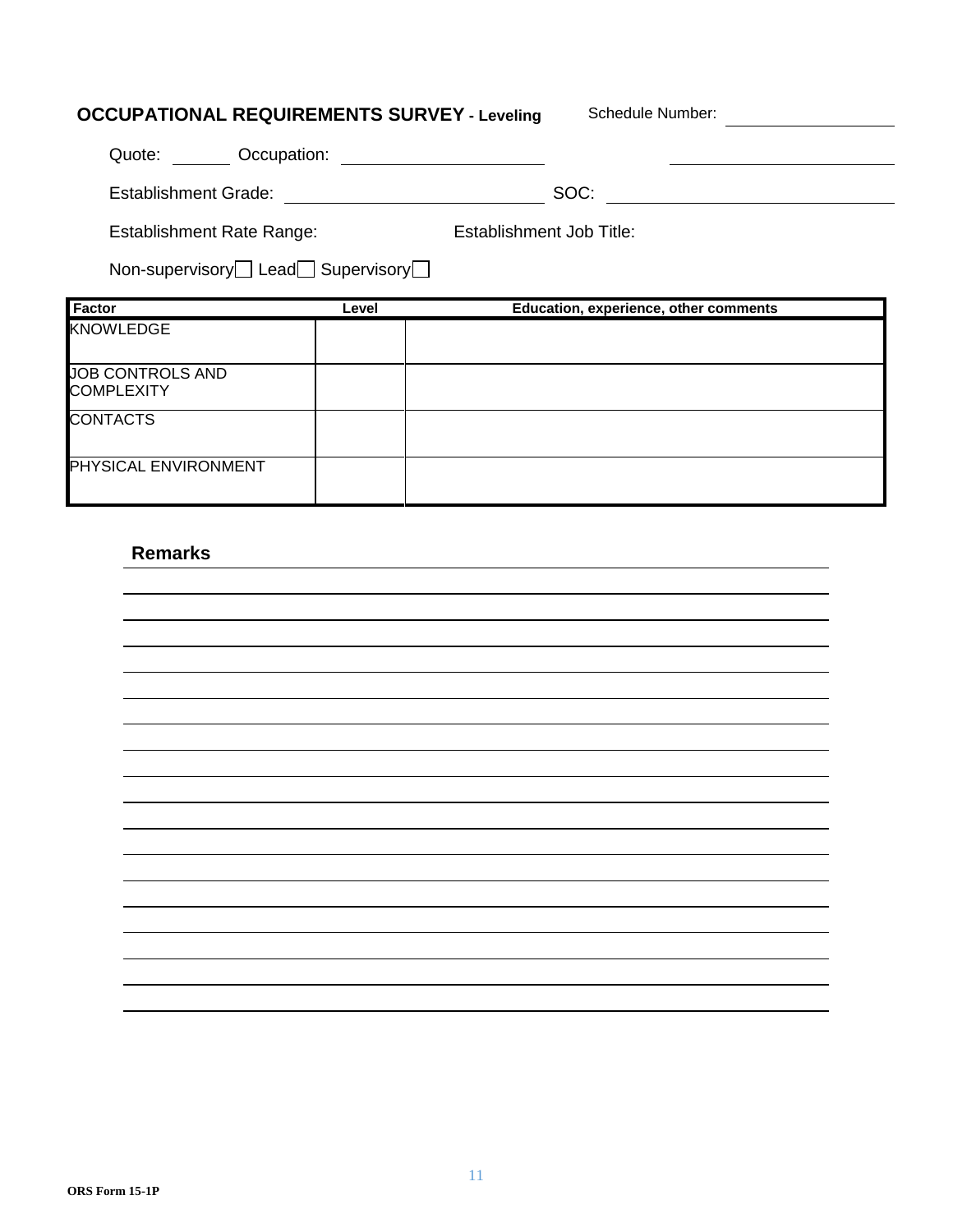| <b>OCCUPATIONAL REQUIREMENTS SURVEY - Leveling</b> |       | Schedule Number:                      |  |
|----------------------------------------------------|-------|---------------------------------------|--|
| Quote: <b>Occupation:</b>                          |       |                                       |  |
| Establishment Grade:                               |       | SOC:                                  |  |
| <b>Establishment Rate Range:</b>                   |       | Establishment Job Title:              |  |
| Non-supervisory□ Lead□ Supervisory□                |       |                                       |  |
|                                                    |       |                                       |  |
| Factor                                             | Level | Education, experience, other comments |  |
| <b>KNOWLEDGE</b>                                   |       |                                       |  |
| <b>JOB CONTROLS AND</b><br><b>COMPLEXITY</b>       |       |                                       |  |
| <b>CONTRACTS</b>                                   |       |                                       |  |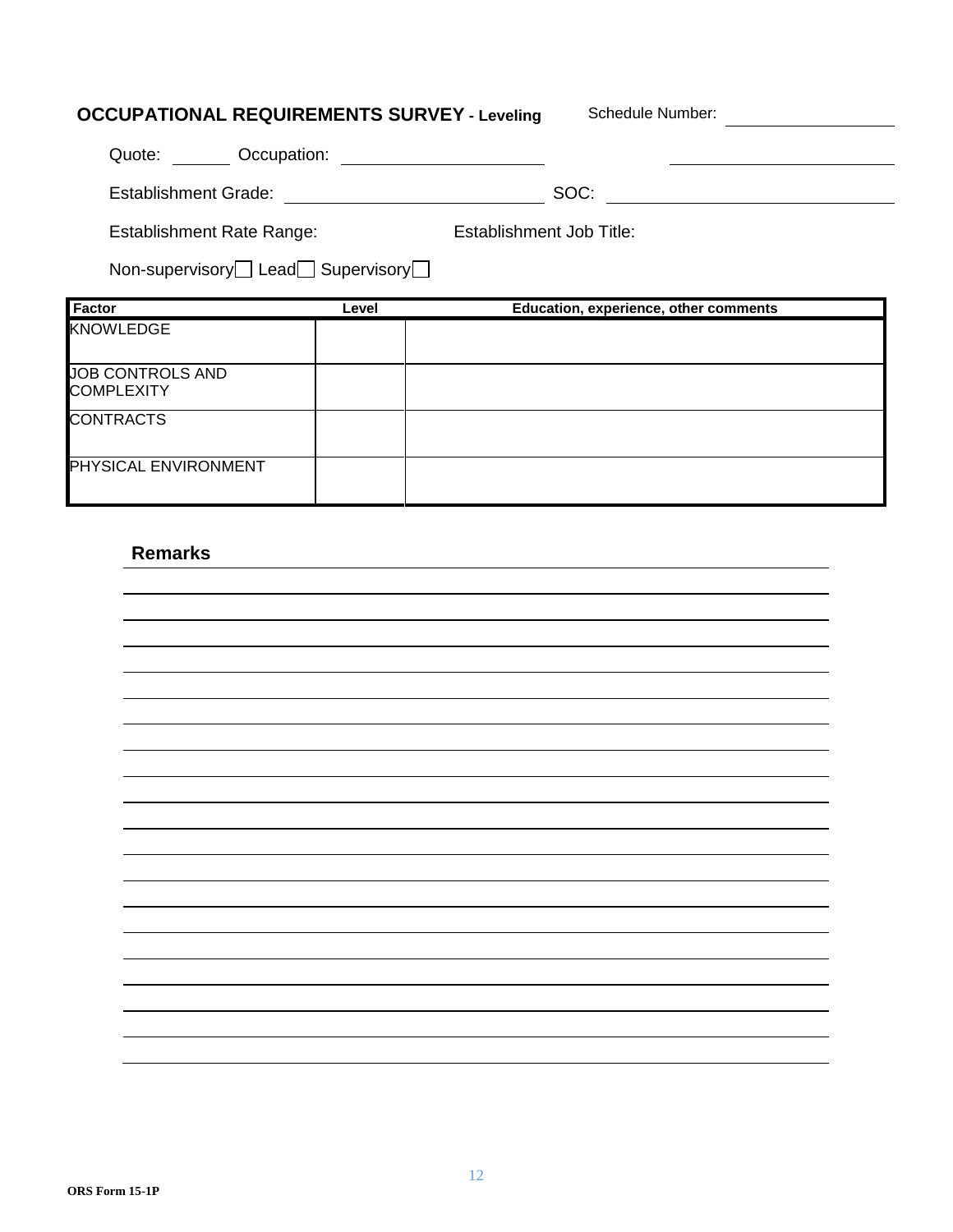#### **OCCUPATIONAL REQUIREMENTS SURVEY – Base Leveling Supervisor**

Schedule Number:

| <b>Supervisor</b> |                                  |               |                         |                          |  |
|-------------------|----------------------------------|---------------|-------------------------|--------------------------|--|
| 1 <sup>st</sup>   | $2^{nd}$                         | $3^{rd} \Box$ | Line Supervisor/Manager |                          |  |
|                   | Quote:                           | Occupation:   |                         |                          |  |
|                   | <b>Establishment Grade:</b>      |               |                         | SOC:                     |  |
|                   | <b>Establishment Rate Range:</b> |               |                         | Establishment Job Title: |  |

Highest Level Non-Supervisory Subordinate Position \_\_\_\_\_\_\_\_\_\_\_\_\_\_\_\_\_\_\_\_\_\_\_\_\_\_\_\_\_\_\_\_\_\_\_\_\_\_\_\_\_\_\_\_\_\_\_\_\_

| Factor                                       | Level | Education, experience, other comments |
|----------------------------------------------|-------|---------------------------------------|
| <b>KNOWLEDGE</b>                             |       |                                       |
| <b>JOB CONTROLS AND</b><br><b>COMPLEXITY</b> |       |                                       |
| <b>CONTACTS</b>                              |       |                                       |
| PHYSICAL ENVIRONMENT                         |       |                                       |

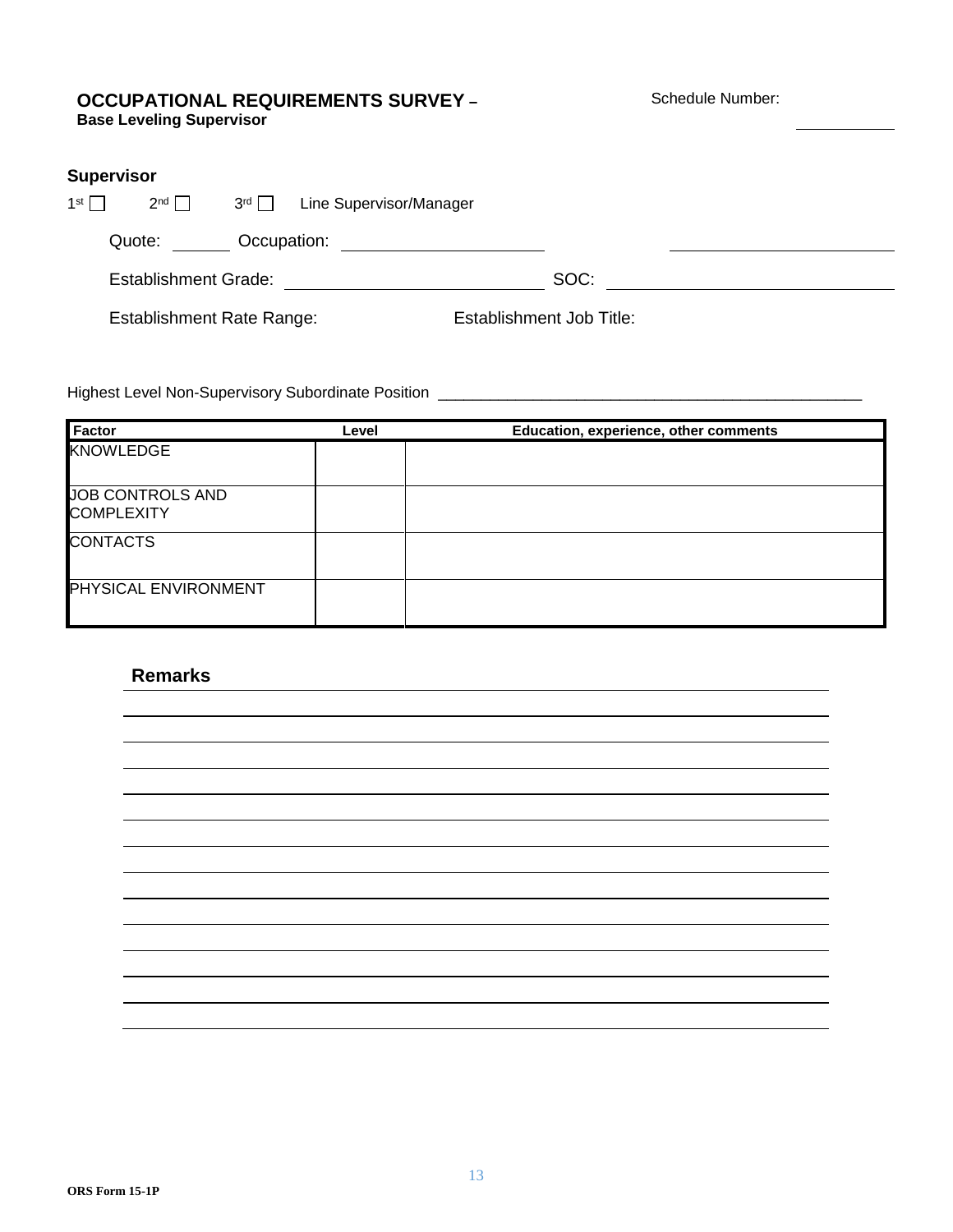# **OCCUPATIONAL REQUIREMENTS SURVEY –**

Schedule Number:

**Leveling on Duties and Responsibilities of Supervisor**

## **Supervisor**

| 1st $\Gamma$ | $2^{nd}$                    | $3^{rd}$    | Line Supervisor/Manager |      |  |
|--------------|-----------------------------|-------------|-------------------------|------|--|
|              | Quote:                      | Occupation: |                         |      |  |
|              | <b>Establishment Grade:</b> |             |                         | SOC: |  |

Establishment Rate Range: Establishment Job Title:

| <b>Factor</b>                                | Level | Education, experience, other comments |
|----------------------------------------------|-------|---------------------------------------|
| <b>KNOWLEDGE</b>                             |       |                                       |
| <b>JOB CONTROLS AND</b><br><b>COMPLEXITY</b> |       |                                       |
| <b>CONTACTS</b>                              |       |                                       |
| <b>PHYSICAL ENVIRONMENT</b>                  |       |                                       |

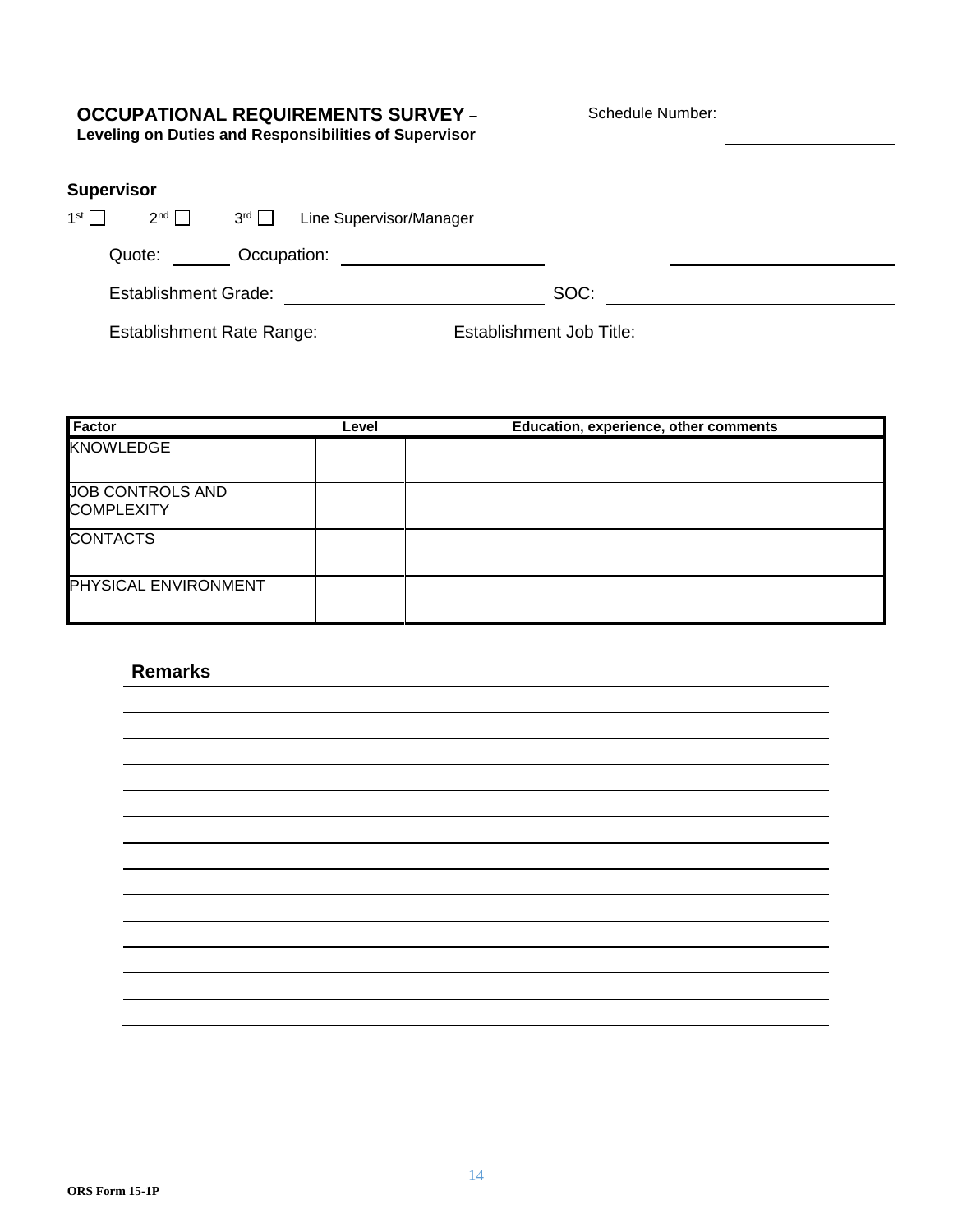#### **OCCUPATIONAL REQUIREMENTS SURVEY – Leveling Summary Schedule Number: Constant Constant Constant Constant Constant Constant Constant Constant Constant Constant Constant Constant Constant Constant Constant Constant Constant Constant Constant Constant Con**

| <b>Leveling Factors</b>               | <b>QUOTE 1</b> | QUOTE 2 | QUOTE 3 | <b>QUOTE 4</b> | QUOTE 5 | QUOTE 6 | <b>QUOTE 7</b> | <b>QUOTE 8</b> |
|---------------------------------------|----------------|---------|---------|----------------|---------|---------|----------------|----------------|
| <b>KNOWLEDGE</b>                      |                |         |         |                |         |         |                |                |
| JOB CONTROLS AND<br><b>COMPLEXITY</b> |                |         |         |                |         |         |                |                |
| <b>CONTACTS</b>                       |                |         |         |                |         |         |                |                |
| PHYSICAL ENVIRONMENT                  |                |         |         |                |         |         |                |                |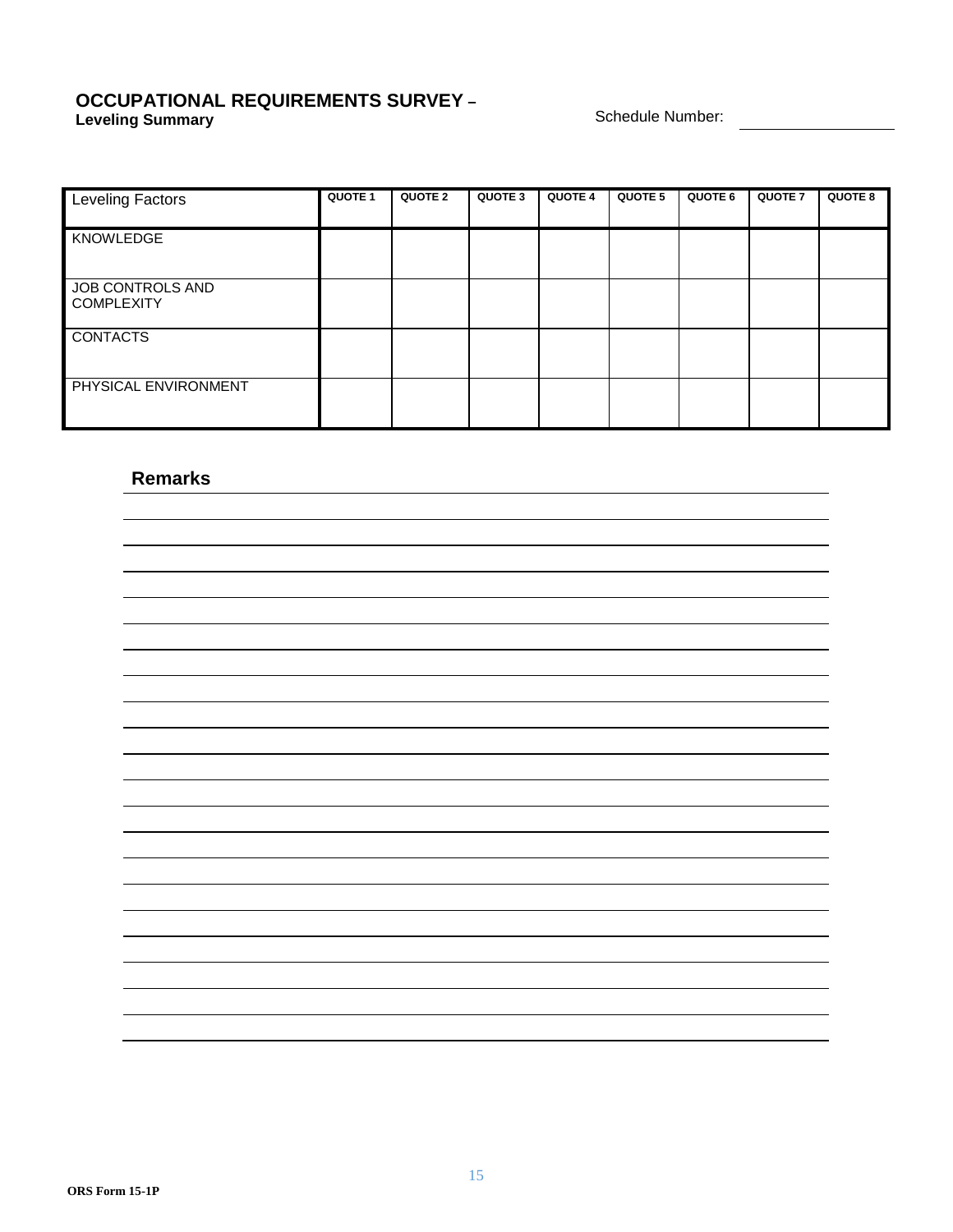#### **OCCUPATIONAL REQUIREMENTS SURVEY - Work Schedule**

Schedule Number:

| Quote # | Work Schedule # | Description/occupation | Hours/day | Hours/week | Weeks/year Type |  |
|---------|-----------------|------------------------|-----------|------------|-----------------|--|
|         |                 |                        |           |            |                 |  |
|         |                 |                        |           |            |                 |  |
|         |                 |                        |           |            |                 |  |
|         |                 |                        |           |            |                 |  |
|         |                 |                        |           |            |                 |  |
|         |                 |                        |           |            |                 |  |
|         |                 |                        |           |            |                 |  |
|         |                 |                        |           |            |                 |  |
|         |                 |                        |           |            |                 |  |
|         |                 |                        |           |            |                 |  |

For "Work Schedule #" note also if Alternate work schedule (Only needed for index schedules)